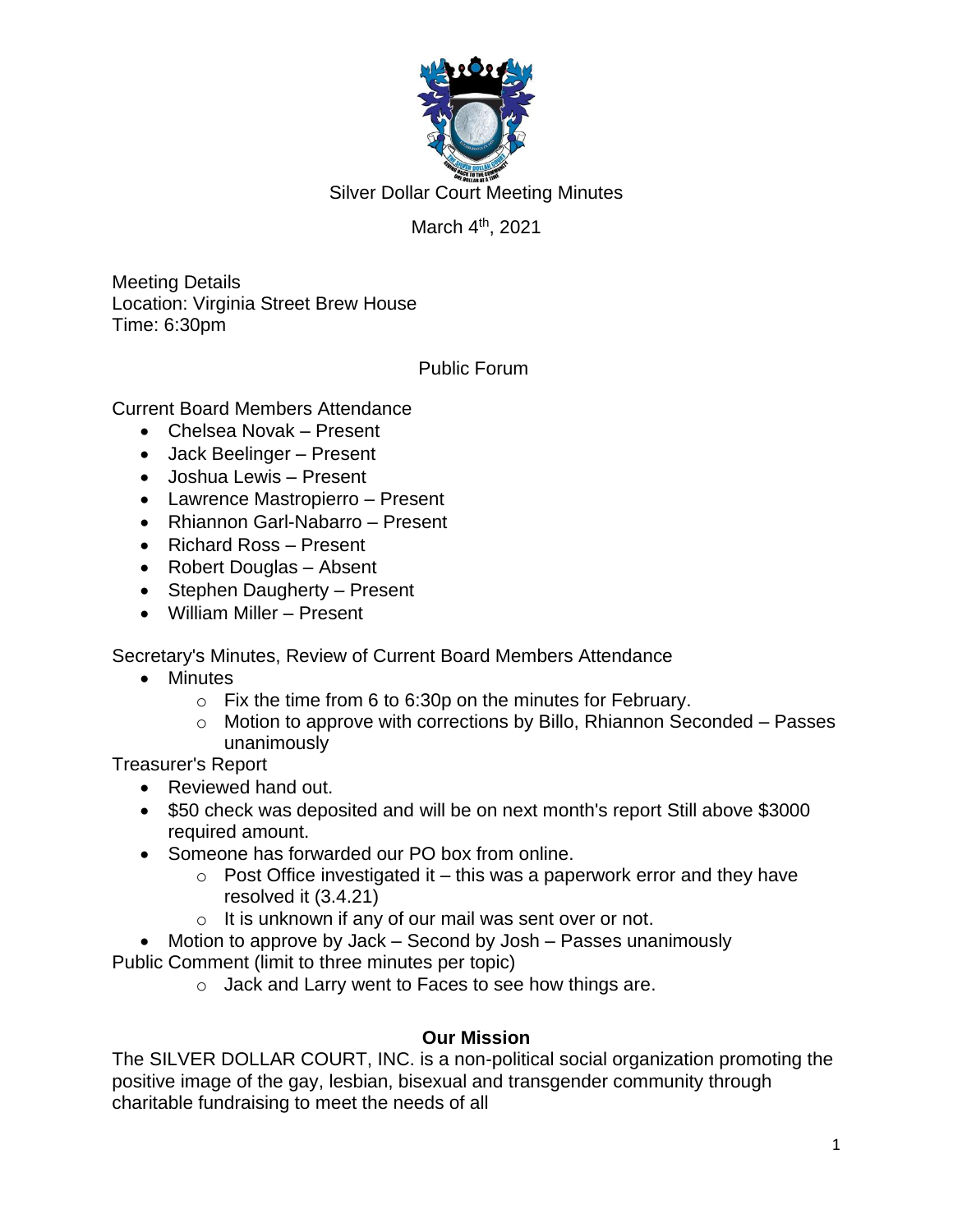

Silver Dollar Court Meeting Minutes

# March 4<sup>th</sup>, 2021

Mail/Correspondence Reviewed post card Old Business

- Hearts the only bar that participated was 5 Star.
	- $\circ$  \$50 raised.
	- $\circ$  Josh will collect and bring to the next meeting.

New Business

- A. Committee Reports
	- 1. Finance Chair: Billo
		- i. No meeting
	- 2. Policy & Procedures Chair: Chelsea
		- i. No meeting
	- 3. Sound Chair: Billo
		- i. No Meeting
	- 4. Website –Chair: Rhiannon
		- i. No Meeting
		- ii. Back end updated site did not go down.
			- 1. Empress Nicole is looking for 50 top emperors ICC website – would like to us to nominate Larry –
			- 2. Motion to approve by Chelsea, Rick Seconded Passes unanimously
			- 3. Jack will fill out and submit.
	- 5. Grievance Chair: Chelsea
		- i. No Meeting
- B. Bills to be paid.
	- a. None
	- b. Storage July
	- c. PO box after that

Events/Fundraising

- Upcoming events
	- o Rhi doing event for Eddie House on March 20th
	- $\circ$  Bingo Sunday March 14th 4pm  $-5$  Star.
		- Rhi Make a flyer
		- Pay per card \$1 per game.
		- ▪

## **Our Mission**

The SILVER DOLLAR COURT, INC. is a non-political social organization promoting the positive image of the gay, lesbian, bisexual and transgender community through charitable fundraising to meet the needs of all